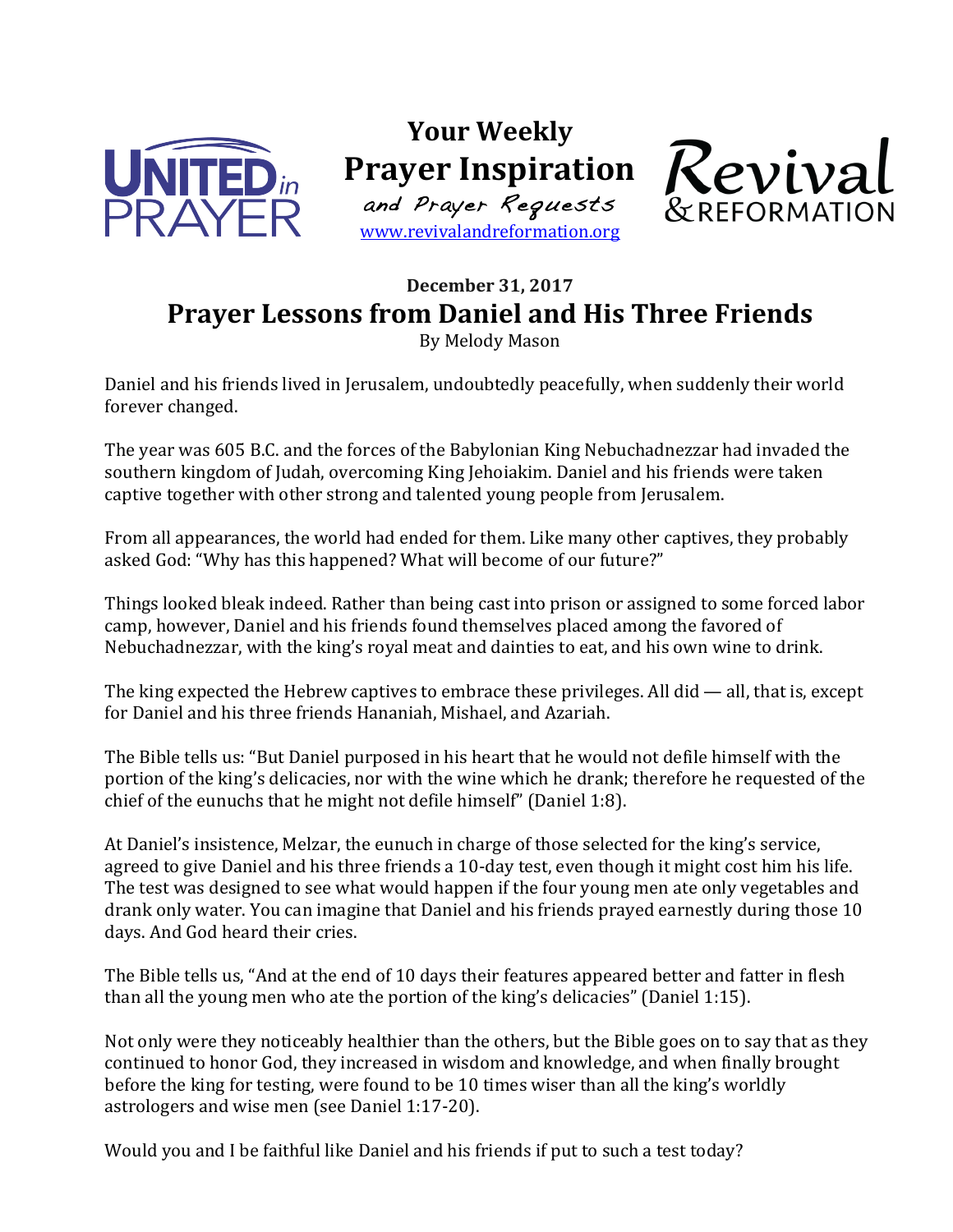The sad reality is that we have already been taken captive. We live in a world that has been under "Babylonian" siege — that of Satan — for more than 60 centuries. As a result, we are dealing with the ravages of war on all sides, even in the church: failed marriages, broken homes, lost children, declining health, spiritual compromise and apathy, heartbreak, and much more. Our case is not hopeless, for we serve a mighty God who is even now able to take what the enemy meant for evil and turn it to good for His glory (Genesis 50:20).

Imagine if we, like Daniel and his friends, stood up and said: "I don't want to accept the status quo of life under this wicked kingdom anymore. I want to prove God. I want to test His Word. I want to be faithful so that He can use me for His glory."

Over the past few years, I've made it a habit to start every January with a 10- or 21- day fast and prayer challenge to help grow my walk with God. (The 10-day challenge is based on Daniel 1, and the 21-day challenge is based on Daniel 10.) For me, the fast may be a natural juice fast, or following a simple "Daniel fast" of fruits and vegetables.

Another important part of this 10- or 21-day challenge is putting away all distractions, whether that means closing the door on my social media accounts, or by turning off all forms of electronic entertainment. I don't want my spiritual senses to be dulled by any of the king's distractions or delicacies.

Most importantly, I dedicate extra time to Bible study and prayer. While many prayer burdens lie on my heart, the biggest reason I commit to the prayer challenge at the beginning of each year is for my own walk with God. It's like a reset button that helps me refocus and make sure that I'm really in tune and in-line with God's purposes for my life.

I've seen God work in miraculous ways as I've taken specific time for prayer and fasting each year, sometimes alone and sometimes with friends or with my church, depending on where I am. Not only has God taken me deeper in my walk with Him and given me more spiritual clarity and strength, but I've also seen Him answer seemingly impossible prayers in my life and in the lives of others. Loved ones have returned to church, marriages have been healed, ministry doors have opened, and I have experienced spiritual growth and revival that I didn't know was possible.

On January 10, the Seventh-day Adventist world church begins Ten Days of Prayer, which runs through January 20. If your church is involved, I encourage you to take part whole-heartedly and watch how God blesses abundantly as you come together in seeking Him.

If your church is not involved, don't despair! You can still take part in the blessing, even if alone or with just a couple friends or family members. Of course, you can take the 10-day or the 21-day challenge whenever you choose. The most important thing is that you don't miss the blessing.

The Bible tells us, "Open your mouth wide, and I will fill it" (Psalm 81:10). If you are spiritually hungry, take the challenge. I guarantee your life will never be the same.

*Melody Mason is coordinator of United in Prayer for the world church.*